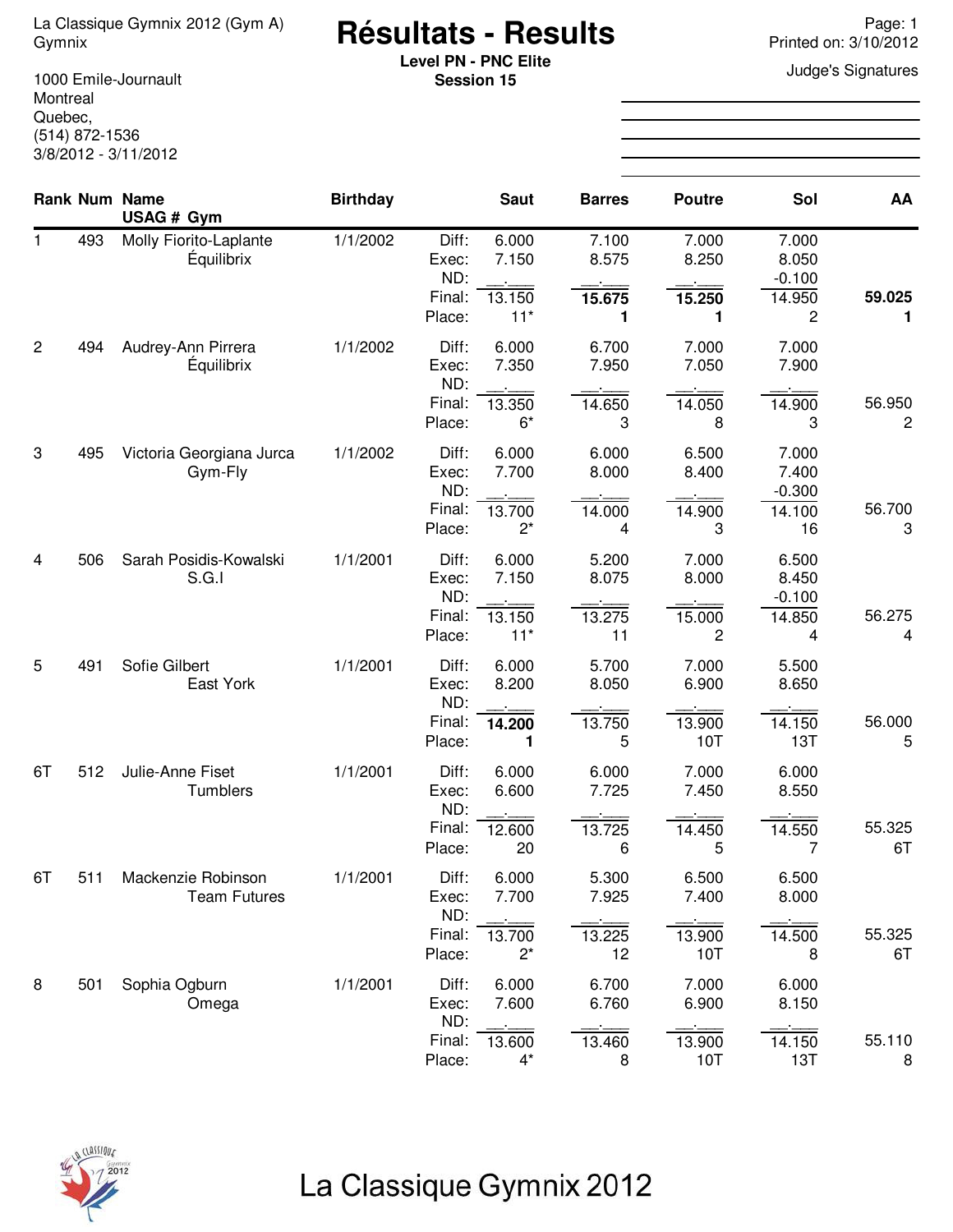<sup>2</sup> Page: La Classique Gymnix 2012 (Gym A) **Résultats - Results**<br>12/2012 Printed on: 3/10/2012

**Level PN - PNC Elite Session 15**

1000 Emile-Journault Montreal Quebec, (514) 872-1536 3/8/2012 - 3/11/2012

|    |     | Rank Num Name<br>USAG # Gym       | <b>Birthday</b> |                                           | <b>Saut</b>                      | <b>Barres</b>                              | <b>Poutre</b>                 | Sol                                        | AA           |
|----|-----|-----------------------------------|-----------------|-------------------------------------------|----------------------------------|--------------------------------------------|-------------------------------|--------------------------------------------|--------------|
| 9  | 507 | Mackenzie Nestman<br>Saskatchewan | 1/1/2001        | Diff:<br>Exec:<br>ND:                     | 6.000<br>7.000                   | 5.500<br>8.100                             | 7.000<br>7.000                | 6.000<br>8.250                             |              |
|    |     |                                   |                 | Final:<br>Place:                          | 13.000<br>16                     | 13.600<br>7                                | 14.000<br>9                   | 14.250<br>11T                              | 54.850<br>9  |
| 10 | 498 | Sandrine Carrière<br>Les Réflexes | 1/1/2001        | Diff:<br>Exec:<br>ND:<br>Final:<br>Place: | 6.000<br>7.350<br>13.350<br>$6*$ | 6.200<br>8.625<br>14.825<br>$\overline{c}$ | 7.000<br>7.500<br>14.500<br>4 | 5.500<br>6.700<br>$-0.300$<br>11.900<br>25 | 54.575<br>10 |
| 11 | 490 | Goldie Harder<br>CGC              | 1/1/2001        | Diff:<br>Exec:<br>ND:                     | 6.000<br>7.350                   | 5.500<br>6.825                             | 6.000<br>7.900                | 6.500<br>8.150                             |              |
|    |     |                                   |                 | Final:<br>Place:                          | 13.350<br>$6*$                   | 12.325<br>17                               | 13.900<br>10T                 | 14.650<br>6                                | 54.225<br>11 |
| 12 | 509 | Carly Au<br><b>Team Futures</b>   | 1/1/2001        | Diff:<br>Exec:<br>ND:                     | 5.500<br>7.250                   | 5.000<br>7.250                             | 7.000<br>7.400                | 5.500<br>8.000                             |              |
|    |     |                                   |                 | Final:<br>Place:                          | 12.750<br>17                     | 12.250<br>18                               | 14.400<br>6                   | 13.500<br>18T                              | 52.900<br>12 |
| 13 | 489 | Taylor Beausoleil<br>Adrenaline   | 1/1/2001        | Diff:<br>Exec:<br>ND:                     | 6.000<br>6.700                   | 3.500<br>7.900                             | 6.500<br>7.800                | 6.000<br>8.350                             |              |
|    |     |                                   |                 | Final:<br>Place:                          | 12.700<br>$18*$                  | 11.400<br>22                               | 14.300<br>7                   | 14.350<br>9                                | 52.750<br>13 |
| 14 | 505 | Emma Milne<br>S.G.I               | 1/1/2001        | Diff:<br>Exec:<br>ND:                     | 6.000<br>6.450                   | 3.700<br>7.400                             | 6.600<br>7.150                | 6.000<br>8.800                             |              |
|    |     |                                   |                 | Final:<br>Place:                          | 12.450<br>22                     | 11.100<br>24                               | 13.750<br>14                  | 14.800<br>5                                | 52.100<br>14 |
| 15 | 503 | Amy Hryshko<br>Panthers           | 1/1/2001        | Diff:<br>Exec:<br>ND:                     | 6.000<br>6.500                   | 6.500<br>6.925                             | 7.000<br>4.850                | 7.000<br>7.250                             |              |
|    |     |                                   |                 | Final:<br>Place:                          | 12.500<br>21                     | 13.425<br>9                                | 11.850<br>19                  | 14.250<br>11T                              | 52.025<br>15 |
| 16 | 515 | Sophie Shaver<br>Unigym           | 1/1/2002        | Diff:<br>Exec:<br>ND:                     | 6.000<br>7.100                   | 5.600<br>7.475                             | 5.500<br>6.800                | 6.000<br>7.500                             |              |
|    |     |                                   |                 | Final:<br>Place:                          | 13.100<br>$13*$                  | 13.075<br>13                               | 12.300<br>17                  | 13.500<br>18T                              | 51.975<br>16 |

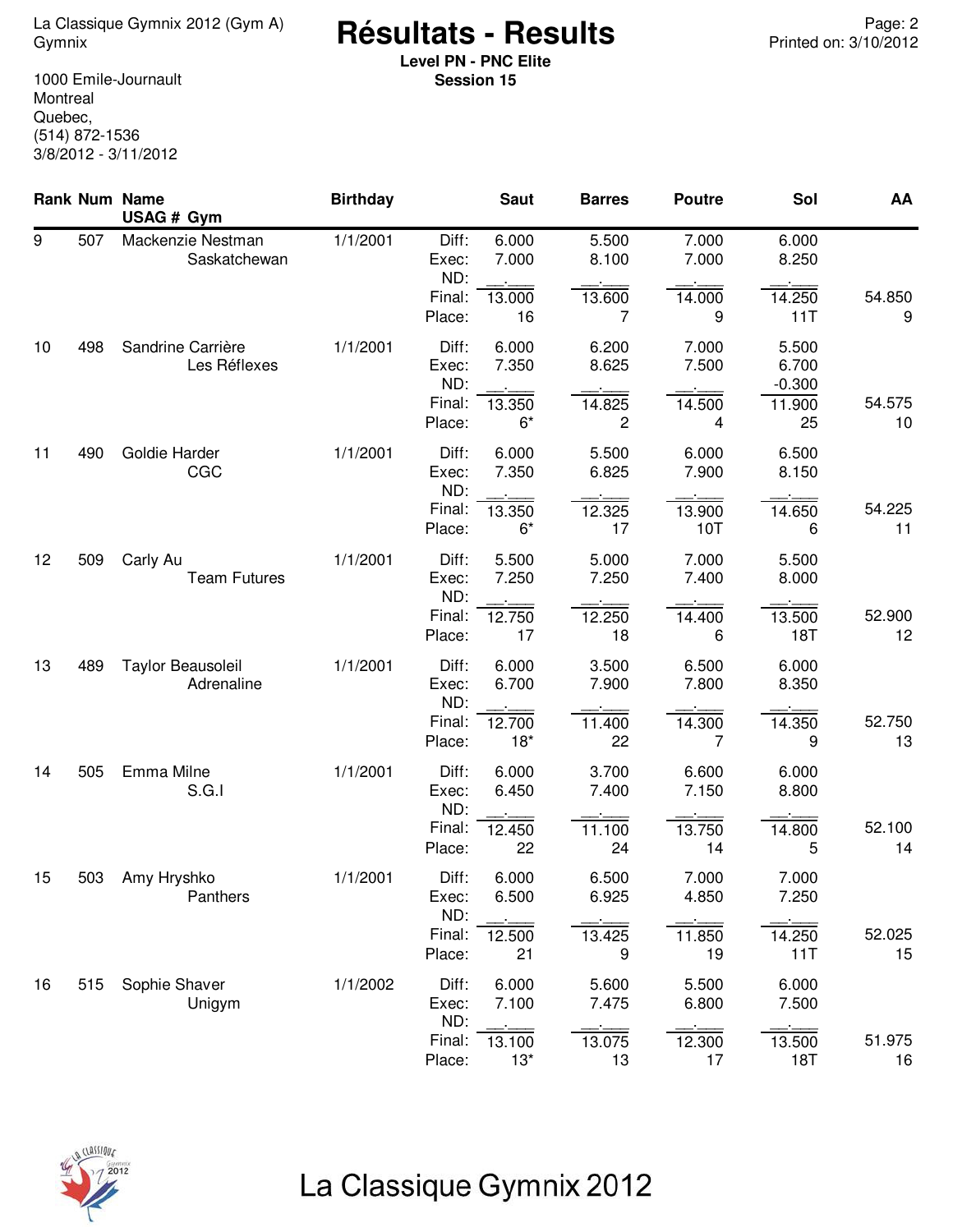<sup>2</sup> <sup>Page: 3</sup> La Classique Gymnix 2012 (Gym A) **Résultats - Results**<br>10/2012 Printed on: 3/10/2012

**Level PN - PNC Elite Session 15**

1000 Emile-Journault Montreal Quebec, (514) 872-1536 3/8/2012 - 3/11/2012

|    |     | <b>Rank Num Name</b><br>USAG # Gym  | <b>Birthday</b> |                                 | <b>Saut</b>     | <b>Barres</b>  | <b>Poutre</b>              | Sol                        | AA           |
|----|-----|-------------------------------------|-----------------|---------------------------------|-----------------|----------------|----------------------------|----------------------------|--------------|
| 17 | 502 | Oana Padurean<br>Omega              | 1/1/2001        | Diff:<br>Exec:<br>ND:           | 6.000<br>6.000  | 5.500<br>7.800 | 6.000<br>6.750             | 6.000<br>7.750             |              |
|    |     |                                     |                 | Final:<br>Place:                | 12.000<br>24    | 13.300<br>10   | 12.750<br>15               | 13.750<br>17               | 51.800<br>17 |
| 18 | 496 | Frédérique Chartrand<br>Gym-Plus    | 1/1/2001        | Diff:<br>Exec:<br>ND:           | 6.000<br>7.350  | 4.800<br>7.200 | 5.950<br>6.100             | 6.500<br>7.800             |              |
|    |     |                                     |                 | Final:<br>Place:                | 13.350<br>$6*$  | 12.000<br>20   | 12.050<br>18               | 14.300<br>10               | 51.700<br>18 |
| 19 | 548 | Calle Inkster<br>Norfort            | 1/1/2002        | Diff:<br>Exec:<br>ND:           | 6.000<br>7.100  | 4.500<br>7.575 | 5.800<br>5.350             | 6.500<br>8.500             |              |
|    |     |                                     |                 | Final:<br>Place:                | 13.100<br>$13*$ | 12.075<br>19   | 11.150<br>22T              | 15.000<br>1                | 51.325<br>19 |
| 20 | 492 | Océanne Dupuis<br><b>Equilibrix</b> | 1/1/2003        | Diff:<br>Exec:<br>ND:           | 6.000<br>5.800  | 4.500<br>8.450 | 6.500<br>6.300<br>$-0.100$ | 5.500<br>7.250             |              |
|    |     |                                     |                 | Final:<br>Place:                | 11.800<br>25    | 12.950<br>14   | 12.700<br>16               | 12.750<br>22               | 50.200<br>20 |
| 21 | 504 | Julia Hoffman<br>S.G.I              | 1/1/2001        | Diff:<br>Exec:<br>ND:           | 6.000<br>7.600  | 5.000<br>6.950 | 6.500<br>5.200             | 5.000<br>7.450             |              |
|    |     |                                     |                 | Final:<br>Place:                | 13.600<br>$4^*$ | 11.950<br>21   | 11.700<br>20               | 12.450<br>23               | 49.700<br>21 |
| 22 | 499 | Roseline Hamel<br>Les Réflexes      | 1/1/2001        | Diff:<br>Exec:<br>ND:           | 6.000<br>6.350  | 4.800<br>8.050 | 4.750<br>6.500<br>$-0.100$ | 4.500<br>8.350             |              |
|    |     |                                     |                 | Final:<br>Place:                | 12.350<br>23    | 12.850<br>15   | 11.150<br>22T              | 12.850<br>21               | 49.200<br>22 |
| 23 | 500 | <b>Grace Noble</b><br>Omega         | 1/1/2002        | Diff:<br>Exec:<br>ND:<br>Final: | 6.000<br>7.350  | 5.500<br>5.650 | 5.000<br>6.050             | 6.000<br>7.000<br>$-0.100$ |              |
|    |     |                                     |                 | Place:                          | 13.350<br>$6*$  | 11.150<br>23   | 11.050<br>24               | 12.900<br>20               | 48.450<br>23 |
| 24 | 513 | Alexandria Nolan<br>Tumblers        | 1/1/2001        | Diff:<br>Exec:<br>ND:           | 6.000<br>7.050  | 4.500<br>4.600 | 7.000<br>4.200             | 6.000<br>8.150             |              |
|    |     |                                     |                 | Final:<br>Place:                | 13.050<br>15    | 9.100<br>25    | 11.200<br>21               | 14.150<br>13T              | 47.500<br>24 |